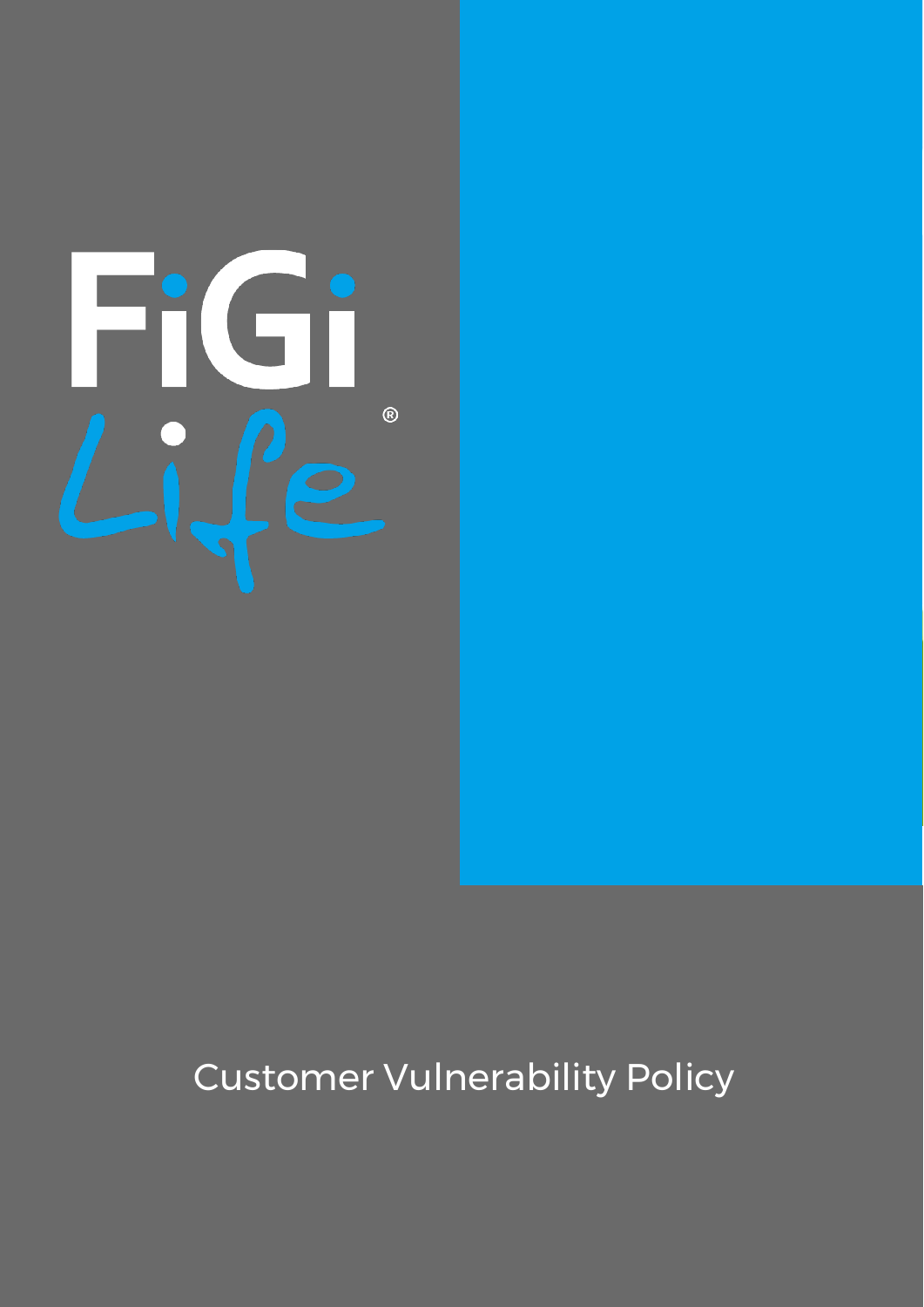

# CUSTOMER VULNERABILITY POLICY

## SUPPORTING CUSTOMERS EXPERIENCING VULNERABILITY

The following is Future Insurance Group International Pty Ltd (FiGi Life) (ABN 68 619 183 149, AFSL 506558) policy for supporting customers experiencing vulnerability. FiGi Life have adopted 2020 General Insurance Code of Practice provision in Part 9: Supporting customers experiencing vulnerability, with:

- Internal policies and training
- Support measures
- **Identification**
- Using interpreters
- Mental health

Whilst it is noted that part 9 of the code only applies to Retail Insurance products only, FiGi LIfe have adopted the policy for all Customers:

We are committed to taking extra care with customers who experience vulnerability. We recognise that a person's vulnerabilities can give rise to unique needs, and that their needs can change over time and in response to particular situations.

A person's vulnerability may be due to a range of factors such as:

- 1. age;
- 2. disability;
- 3. mental health conditions;
- 4. physical health conditions;
- 5. family violence;
- 6. language barriers;
- 7. literacy barriers;
- 8. cultural background;
- 9. Aboriginal or Torres Strait Islander status:
- 10. remote location; or
- 11. financial distress.

We encourage our customers to tell us about their vulnerability so that we can work with them to arrange support — otherwise, there is a risk that we may not find out about it.

If a customer is experiencing Vulnerability due to Financial Hardship, we address this separately under our Financial Hardship Policy.

### INTERNAL POLICIES AND TRAINING

FiGi Life has arranged for all staff to undertake the General Insurance Code of Practice annual online training with Australian and New Zealand Institute of Insurance and Finance (ANZIIF). The external training combined with our internal policies and training are appropriate to our employees' roles to help them:

- 1. understand if a customer may be vulnerable;
- 2. decide about how best, and to what extent, we can support the customer;
- 3. take account of the customers' particular needs or vulnerability; and
- 4. engage with the customer with sensitivity, dignity, respect and compassion this may include arranging additional support, for example referring the customer to people, or services, with specialist training and experience.